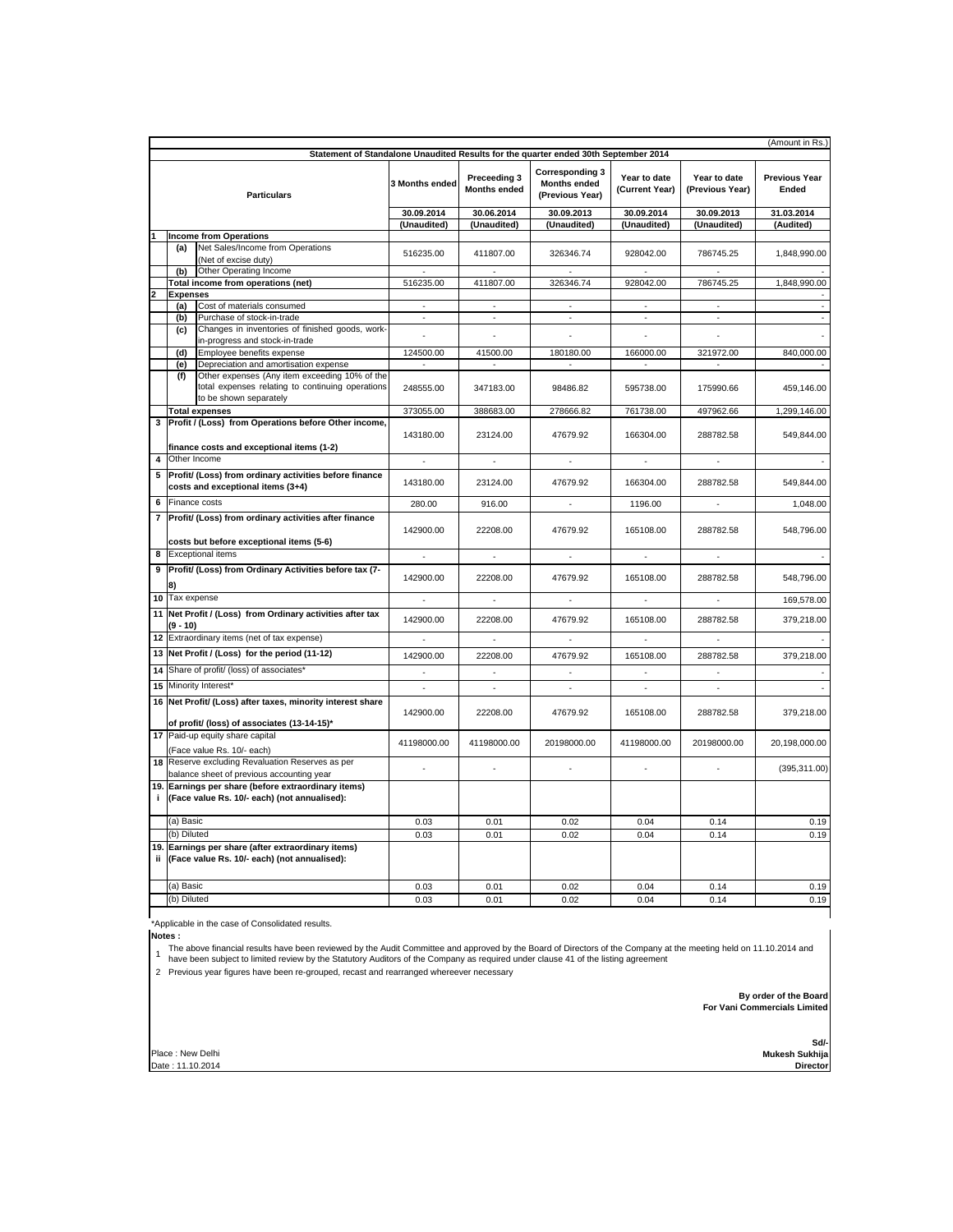| Select Information for the Quarter Ended 30th September 2014                                                                                                                                                        |                   |                                     |                                                                  |                                |                                                                                                                       |                                      |  |
|---------------------------------------------------------------------------------------------------------------------------------------------------------------------------------------------------------------------|-------------------|-------------------------------------|------------------------------------------------------------------|--------------------------------|-----------------------------------------------------------------------------------------------------------------------|--------------------------------------|--|
| <b>Particulars</b>                                                                                                                                                                                                  | 3 Months<br>ended | Preceeding 3<br><b>Months ended</b> | <b>Corresponding 3</b><br><b>Months ended</b><br>(Previous Year) | Year to date<br>(Current Year) | Year to date<br>(Previous Year)                                                                                       | <b>Previous Year</b><br><b>Ended</b> |  |
|                                                                                                                                                                                                                     | 30.09.2014        | 30.06.2014                          | 30.09.2013                                                       | 30.09.2014                     | 30.09.2013                                                                                                            | 31.03.2014                           |  |
| A PARTICULARS OF SHAREHOLDING                                                                                                                                                                                       |                   |                                     |                                                                  |                                |                                                                                                                       |                                      |  |
| <b>Public Shareholding</b><br>1<br>Number of Shares<br>ä,                                                                                                                                                           | 3558400           | 3558400                             | 1584900.00                                                       | 3558400                        | 1584900.00                                                                                                            | 1,628,400                            |  |
| Percentage of shareholding                                                                                                                                                                                          | 86.37             | 86.37                               | 78.47                                                            | 86.37                          | 78.47                                                                                                                 | 80.62                                |  |
| Promoters and Promoter Group<br>2<br>Shareholding<br>a) Pledged/Encumbered                                                                                                                                          |                   |                                     |                                                                  |                                |                                                                                                                       |                                      |  |
| Number of Shares<br>$\overline{\phantom{a}}$<br>Percentage of shares (as a % of the<br>total shareholding of promoter and<br>promoter group)                                                                        |                   |                                     |                                                                  |                                |                                                                                                                       |                                      |  |
| Percentage of shares (as a % of the<br>total share capital of the Company)<br>Non - encumbered<br>b)                                                                                                                |                   |                                     |                                                                  |                                |                                                                                                                       |                                      |  |
| Number of shares                                                                                                                                                                                                    | 561400            | 561400                              | 434900                                                           | 561400                         | 434900                                                                                                                | 391400                               |  |
| Percentage of shares (as a % of<br>the total shareholding of the<br>Promoter and Promoter group)<br>Percentage of shares (as a % of                                                                                 | 100.00            | 100.00                              | 100.00                                                           | 100.00                         | 100.00                                                                                                                | 100.00                               |  |
| the total share capital of the<br>Company)                                                                                                                                                                          | 13.63             | 13.63                               | 21.53                                                            | 13.62                          | 21.53                                                                                                                 | 19.38                                |  |
|                                                                                                                                                                                                                     |                   |                                     |                                                                  |                                |                                                                                                                       |                                      |  |
| <b>Particulars</b><br>B<br><b>INVESTOR COMPLAINTS</b><br>Pending at the beginning of the quarter<br>Received during the quarter<br>Disposed of during the quarter<br>Remaining unresolved at the end of the quarter |                   |                                     |                                                                  |                                | 3 Months ended 30.09.2014<br>Nil<br>Nil<br>Nil<br>Nil<br>By order of the Board<br><b>For Vani Commercials Limited</b> |                                      |  |
| Sd/-<br>Mukesh Sukhija<br>Place: New Delhi                                                                                                                                                                          |                   |                                     |                                                                  |                                |                                                                                                                       |                                      |  |
| Date: 11-10-2014<br><b>Director</b>                                                                                                                                                                                 |                   |                                     |                                                                  |                                |                                                                                                                       |                                      |  |